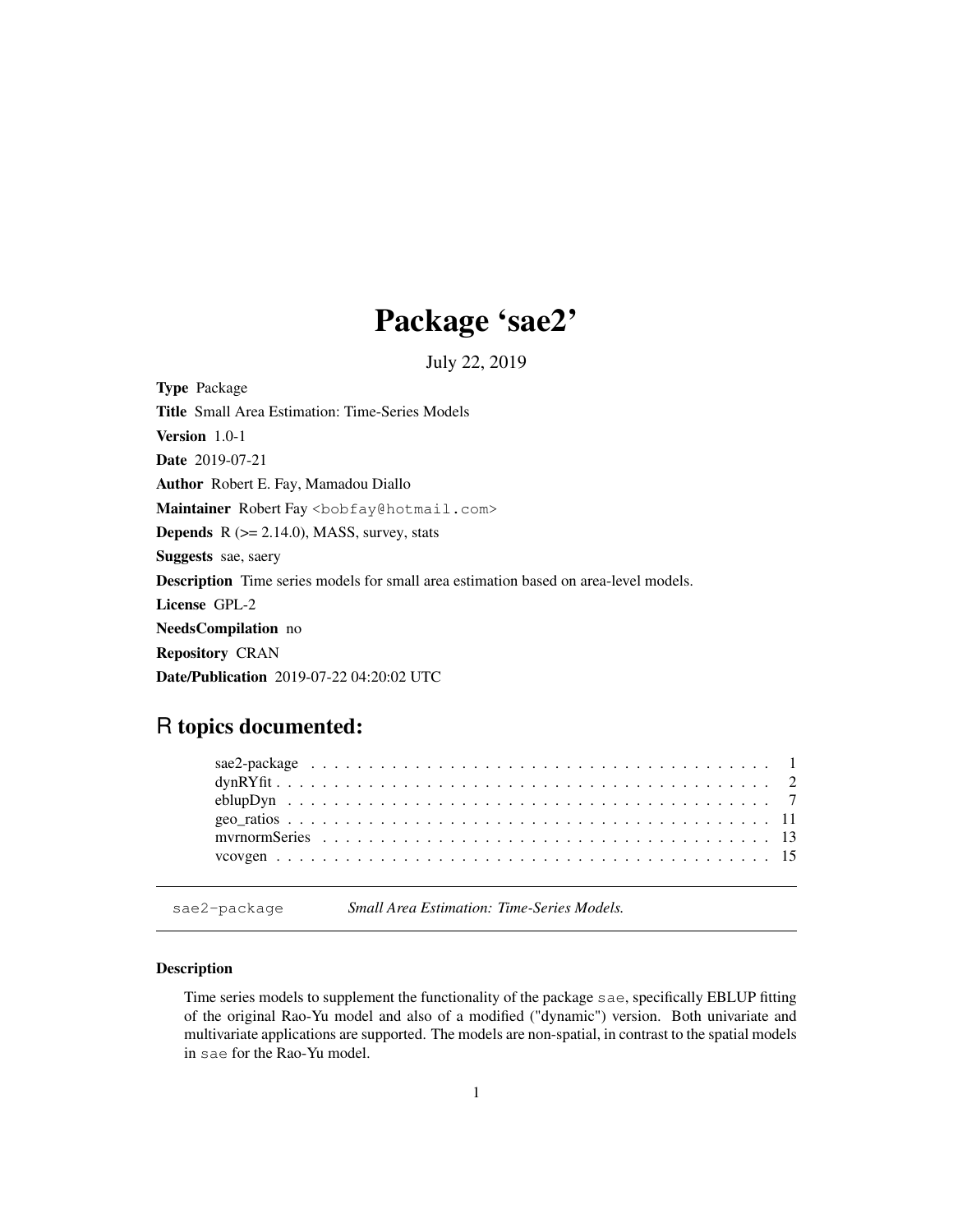| Package: | sae2       |
|----------|------------|
| Type:    | Package    |
| Version: | $1.0 - 1$  |
| Date:    | 2019-07-21 |
| License: | $GPL-2$    |
|          |            |

The package provides two primary functions,  $\in$ blupRY and  $\in$ blupDyn, to fit non-spatial timeseries small area models to area-level data. The function mvrnormSeries provides simulated data under either model. Functions geo\_ratios and vcovgen can assist in preparing the input.

#### Author(s)

Robert E. Fay, Mamadou S. Diallo

Maintainer: Robert E. Fay <bobfay@hotmail.com>

#### References

- Fay, R.E. and Herriot, R.A. (1979). Estimation of income from small places: An application of James-Stein procedures to census data. Journal of the American Statistical Association 74, 269-277.

- Fay, R.E., Planty, M. and Diallo, M.S. (2013). Small area estimates from the National Crime Victimization Survey. Proceedings of the Joint Statistical Meetings. American Statistical Association, pp. 1544-1557.

- Rao, J.N.K. and Molina, I. (2015). Small Area Estimation, 2nd ed. Wiley, Hoboken, NJ.

- Rao, J.N.K. and Yu, M. (1994). Small area estimation by combining time series and cross-sectional data. Canadian Journal of Statistics 22, 511-528.

## See Also

sae, saery

dynRYfit *Internal fitting function for Dynamic and Rao-Yu models*

# **Description**

Function designed to be called by either eblupDyn or eblupRY to produce EBLUP small area estimates of the dynamic or Rao-Yu time series models through either ML or REML estimation of the variance components. For completeness, the function is documented here, but users are encouraged to base applications on calls to the more convenient eblupDyn or eblupRY.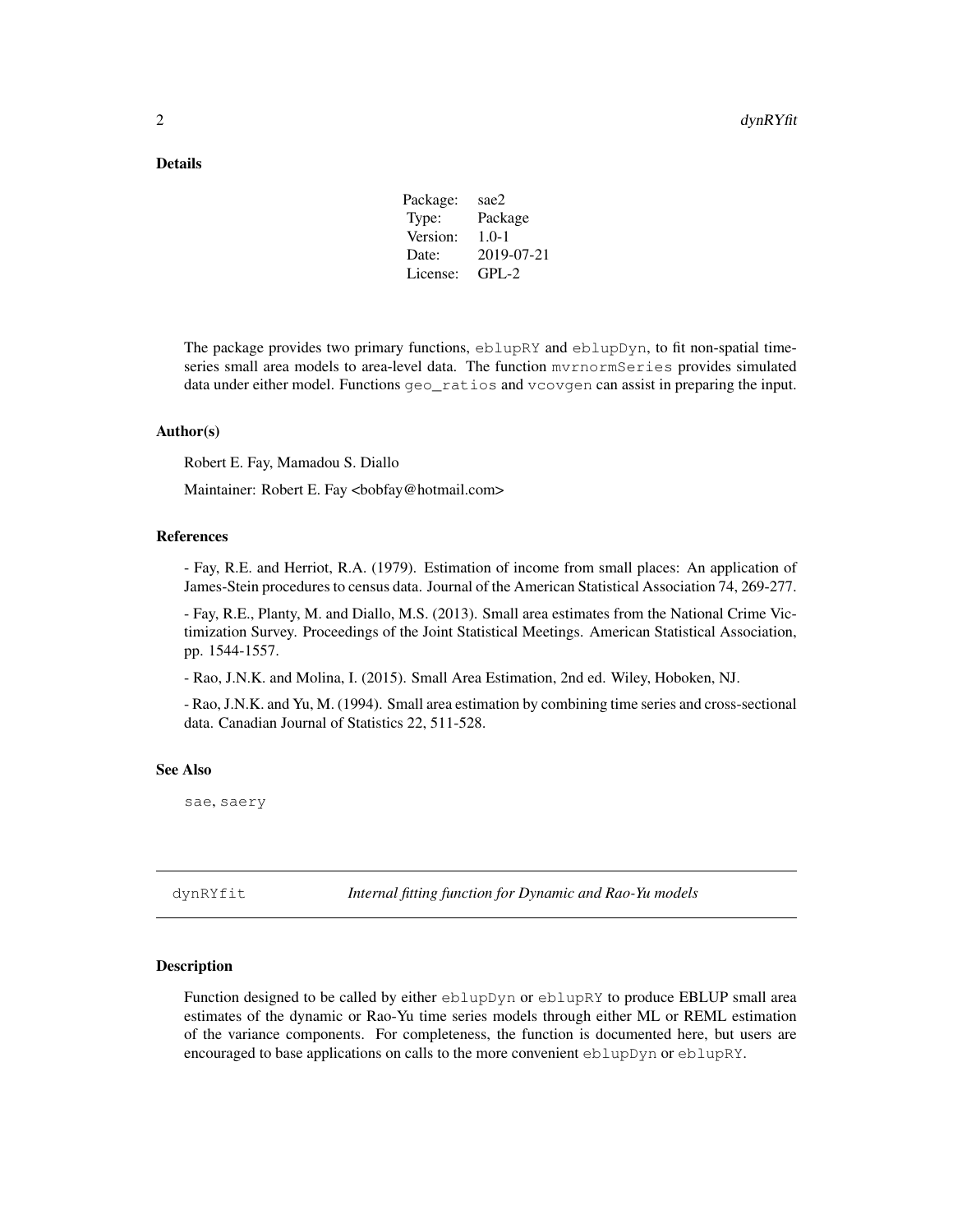#### dynRYfit 3

# Usage

```
dynRYfit(y, X, M, T, NV=1, vcov_e, maxiter=100,
        iter.tol=.1e-5, ncolx=NULL, sig2_u=1, sig2_v=1,
        rho=.8, rho_u =.4, delta=NULL, rho.fixed=NULL,
        y.include=NULL, ids=NULL, contrast.matrix=NULL,
        baby.steps=TRUE, dampening=NULL, iter.history=NULL,
        sig2.min.factor=.0001, max.rho_u=.98, max.rho=NULL,
        tol=.Machine$double.eps, y.rescale=NULL,
        llike.only=FALSE, method=c("REML", "ML"),
        model=c("dyn", "RY"))
```

| У         | For a univariate model, the dependent variable sorted in ascending order by<br>time within domain. For a multivariate model, the dependent variables sorted in<br>ascending order by time within variable within domain.                                                                                                                                                                                                                                                                                                                                                                                                                                                                                                                                                                                                                                                                                                                   |
|-----------|--------------------------------------------------------------------------------------------------------------------------------------------------------------------------------------------------------------------------------------------------------------------------------------------------------------------------------------------------------------------------------------------------------------------------------------------------------------------------------------------------------------------------------------------------------------------------------------------------------------------------------------------------------------------------------------------------------------------------------------------------------------------------------------------------------------------------------------------------------------------------------------------------------------------------------------------|
| Χ         | A matrix of independent variables with the same number of rows as the length<br>of y.                                                                                                                                                                                                                                                                                                                                                                                                                                                                                                                                                                                                                                                                                                                                                                                                                                                      |
| М         | The total number of domains, equivalent to D in eblupDyn and eblupRY.                                                                                                                                                                                                                                                                                                                                                                                                                                                                                                                                                                                                                                                                                                                                                                                                                                                                      |
| Т         | The number of time instances (constant for all domains).                                                                                                                                                                                                                                                                                                                                                                                                                                                                                                                                                                                                                                                                                                                                                                                                                                                                                   |
| <b>NV</b> | The number of dependent variables.                                                                                                                                                                                                                                                                                                                                                                                                                                                                                                                                                                                                                                                                                                                                                                                                                                                                                                         |
| vcov e    | For the univariate model, the sampling covariance matrix for the direct estimates<br>of the $M \star T$ elements of the dependent variable. The covariance matrix should<br>be in the form of a square matrix with $M \star T$ rows and columns. Non-zero covari-<br>ances between domains are not allowed, so the matrix must have block diagonal<br>form with $M$ blocks, each of which is a square matrix with $T$ rows and columns.<br>Note that within domain, non-zero covariances are allowed over time.<br>For the multivariate model, the square covariance matrix for the $M*NV*T$ ele-<br>ments of the dependent variables. The matrix should be in the form of a square<br>matrix with $M*NV*T$ rows and columns. Time should vary within variable,<br>which should vary within domain. Non-zero covariances between domains are<br>not allowed, but non-zero covariances may be present across time and between<br>variables. |
| maxiter   | The maximum number of iterations allowed for the Fisher-scoring algorithm,<br>with a default value of 100.                                                                                                                                                                                                                                                                                                                                                                                                                                                                                                                                                                                                                                                                                                                                                                                                                                 |
| iter.tol  | The convergence tolerance limit for the Fisher-scoring algorithm, with a default<br>value of 0.00001.                                                                                                                                                                                                                                                                                                                                                                                                                                                                                                                                                                                                                                                                                                                                                                                                                                      |
| ncolx     | For a univariate model, the number of columns of X. For a multivariate model, a<br>vector of length NV must be specified giving the number of columns of X used<br>for each dependent variable.                                                                                                                                                                                                                                                                                                                                                                                                                                                                                                                                                                                                                                                                                                                                            |
| sig2_u    | An initial starting value or values for the variance of the random increments.                                                                                                                                                                                                                                                                                                                                                                                                                                                                                                                                                                                                                                                                                                                                                                                                                                                             |
| sig2_v    | An initial starting value or values for a domain level random effect. In the<br>Rao-Yu model, the random effect is constant over time, whereas in the dynamic<br>model it is an initial effect subject to dampening over time.                                                                                                                                                                                                                                                                                                                                                                                                                                                                                                                                                                                                                                                                                                             |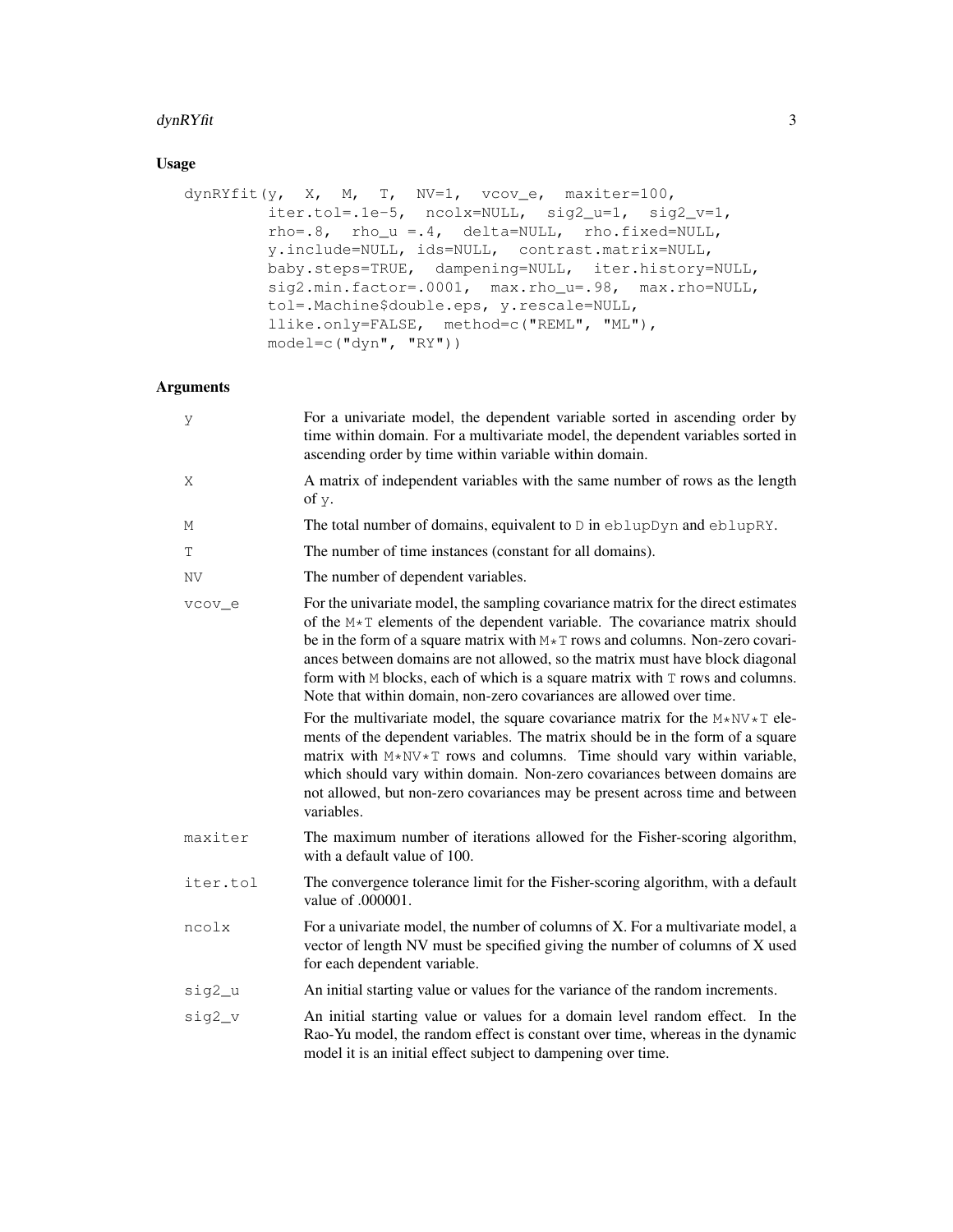| rho             | The correlation across time. This correlation is assumed to be the same for the<br>dependent variables in the multivariate model.                                                                                                                                                                                                                                                                                                                                                        |
|-----------------|------------------------------------------------------------------------------------------------------------------------------------------------------------------------------------------------------------------------------------------------------------------------------------------------------------------------------------------------------------------------------------------------------------------------------------------------------------------------------------------|
| rho_u           | For $\text{NV} > 1$ only, the $(\text{NV}^*(\text{NV-1}))/2$ starting values for the correlations between<br>the random effects of the different dependent variables. If a single value is given,<br>it will be used for the $(NV*(NV-1))/2$ components. The sort order corresponds<br>to a lower triangle of the covariance matrix.                                                                                                                                                     |
| delta           | The random effect components in the preferred internal order. Specification of<br>delta will override any specification of sig2_u, sig2_v, rho, or rho_u.<br>In the univariate case, delta should contain $sig2_u$ , $sig2_v$ , and rho. In the<br>bivariate case, delta should be of length 6 with sig2_u and sig2_v, each<br>of length 2, rho, and rho_u. Similarly, for 3 dependent variables, the length<br>of delta is 10, with the last 3 elements rho_u in lower triangular form. |
| rho.fixed       | If TRUE, the value of rho imbedded in delta, if specified, or else given by<br>rho will remain fixed during the iterations. Among other features, this allows<br>the likelihood function for trial values of rho to be computed at the maximum<br>over the other random effect parameters.                                                                                                                                                                                               |
| y.include       | If specified, vector of length M to indicate which domains to include in the esti-<br>mation, with 1 signalling inclusion and 0 exclusion. Estimates for the excluded<br>domains will be based on the fixed effects model only.                                                                                                                                                                                                                                                          |
| ids             | A data frame with M rows giving ids for each of the domains. The data frame is<br>copied into the returned object.                                                                                                                                                                                                                                                                                                                                                                       |
| contrast.matrix |                                                                                                                                                                                                                                                                                                                                                                                                                                                                                          |
|                 | A matrix of coefficients of contrasts. The matrix must have $T*NV$ rows, but it<br>can contain an arbitrary number of columns. Within each domain, the coeffi-<br>cients are applied to the $T*NV$ EBLUP estimates.                                                                                                                                                                                                                                                                      |
| baby.steps      | Unless specified as FALSE, the first five iterations of the Fisher scoring algo-<br>rithm are dampened by factors of $c(.0625,.125,.25,.5,.75)$ . These<br>heuristically derived factors appear to lessen drastic overshooting of the true<br>maximum in the initial iterations.                                                                                                                                                                                                         |
| dampening       | A factor used to dampen the changes in the random effect parameters. Unlike<br>baby.steps, its effect persists during all of the iterations until convergence.<br>Note that the "factory setting" of this parameter is 1 for the dynamic model but<br>.9 for the Rao-Yu model.                                                                                                                                                                                                           |
|                 | iter.history If TRUE, key values are saved during each iteration and included as additional<br>items, described below, in the returned list: delta.hist, llikelihood.hist,<br>adj.hist, s.hist, ix.hist, adj.factor.hist, and warning.hist.<br>If iter. history is not specified, these items will be returned only if the                                                                                                                                                               |
|                 | calculations are begun but not successfully completed.                                                                                                                                                                                                                                                                                                                                                                                                                                   |
| sig2.min.factor |                                                                                                                                                                                                                                                                                                                                                                                                                                                                                          |
|                 | A factor to multiply the minimum direct variance to use as a minimum value<br>for any of the variance components. The iterations will be constrained not to go<br>below the resulting bounds.                                                                                                                                                                                                                                                                                            |
| max.rho_u       | A maximum allowed value for the estimated rho_u. The default value is .98.                                                                                                                                                                                                                                                                                                                                                                                                               |
| max.rho         | A maximum allowed value for rho. By default, eblupRY sets this value to<br>.98.                                                                                                                                                                                                                                                                                                                                                                                                          |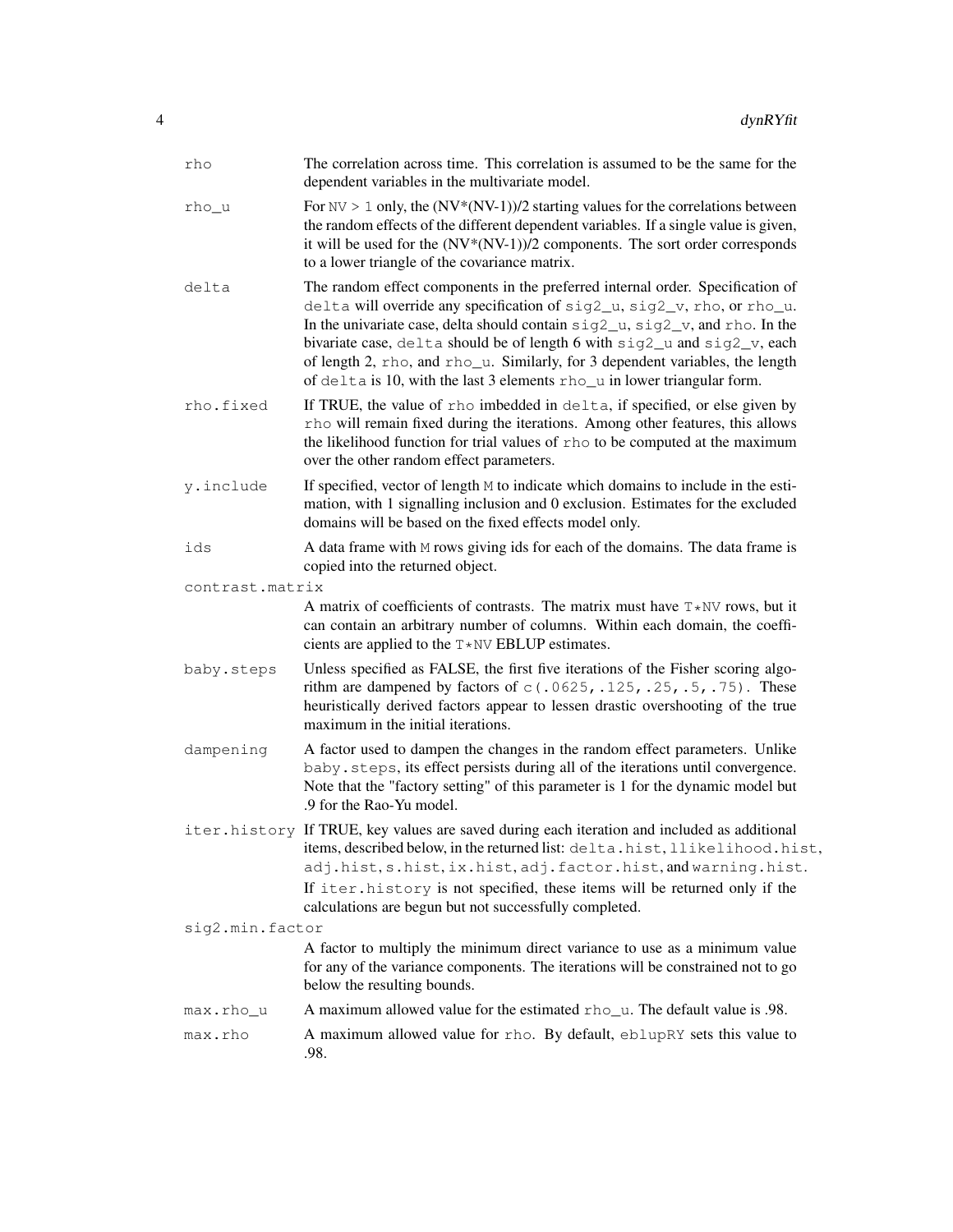| tol        | A tolerance value used by matrix routines to prevent numerical instability. The<br>value may be set to a lower value to encourage covergence, but appropriate<br>caution should be applied.                                                                                                                                                                                                                                                                                                                                                                                                                           |
|------------|-----------------------------------------------------------------------------------------------------------------------------------------------------------------------------------------------------------------------------------------------------------------------------------------------------------------------------------------------------------------------------------------------------------------------------------------------------------------------------------------------------------------------------------------------------------------------------------------------------------------------|
| y.rescale  | In the univariate case, a scaler multiplier for all of the $\gamma$ values. If the $\gamma$ values<br>are either too small or too large, the information matrix may become unstable.<br>Setting this value to 1 has no effect; setting it to 10 or 100 rescales very small $\gamma$<br>values to a more appropriate range. Similarly, positive values less than 1 may be<br>used to rescale large y values. The effect of rescaling is removed before normal<br>return from the function, within the limits of normal precision.<br>In the multivariate case, $y$ . rescale may be a vector of length $NV$ to rescale |
|            | each component separately.                                                                                                                                                                                                                                                                                                                                                                                                                                                                                                                                                                                            |
| llike.only | Compute the log-likelihood (ML) or restricted log-likelihood (REML) without<br>further iteration, typically from values specified by delta.                                                                                                                                                                                                                                                                                                                                                                                                                                                                           |
| method     | Use restricted maximum likelihood ("REML") or maximum likelihood ("ML").                                                                                                                                                                                                                                                                                                                                                                                                                                                                                                                                              |
| model      | Dynamic (" $\text{dyn}$ ") or Rao-Yu (" $\text{RY}$ ").                                                                                                                                                                                                                                                                                                                                                                                                                                                                                                                                                               |
|            |                                                                                                                                                                                                                                                                                                                                                                                                                                                                                                                                                                                                                       |

Many of arguments can be used to control the iterations if the defaults lead to convergence difficulties.

llike.only in combination with delta permits a point-by-point investigation of the likelihood surface.

The primary functions eblupDyn and eblupRY determine X, NV, colx, and model, but the remaining parameters can be passed to dynRYfit through eblupDyn or eblupRY.

# Value

| eblup     | In the univariate case, a vector of length $M*T$ with the eblup estimates in the<br>same sort order as $y$ . In the multivariate case, a matrix of $M^*T$ rows and NV<br>columns. |
|-----------|-----------------------------------------------------------------------------------------------------------------------------------------------------------------------------------|
| fit       | A list summarizing the fit of the model with the following:                                                                                                                       |
|           | • model: form of the model: T - Dynamic or RaoYu; REML or ML.<br>• covergence: a logical value indicating whether the convergence crite-<br>rion was met.                         |
| parm      | A labelled vector with the estimated variance components, correlations, and<br>number of iterations.                                                                              |
| coef      | A labelled vector of coefficients for the fixed effects of the model or models.                                                                                                   |
| ids       | A data frame with $D$ rows and one or more columns of numeric or character<br>domain identifiers.                                                                                 |
| delta     | An ordered vector of the variance components (see above). It may be used as<br>starting values for additional iterations.                                                         |
| eblup.mse | MSE estimates for eblup.                                                                                                                                                          |
| eblup.q1  | The g1 term of the MSE estimate.                                                                                                                                                  |
| eblup.q2  | The g2 term of the MSE estimate.                                                                                                                                                  |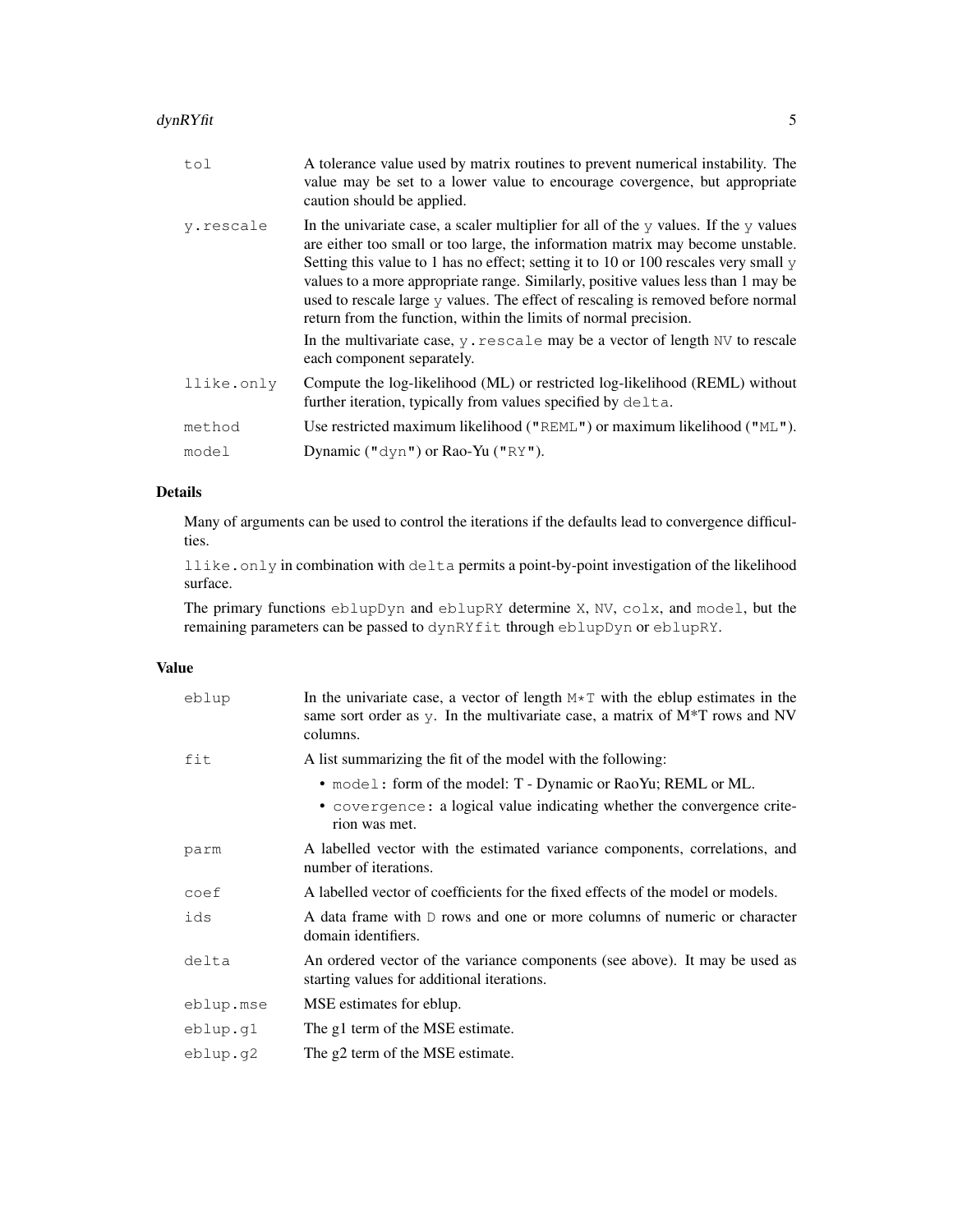```
eblup.g3 The g3 term of the MSE estimate.
est.fixed Estimates based on fixed effects only.
est.fixed.var
                 The variance-covariance matrix for the estimates in \text{coeff.}eblup.wt1 Weights given to the direct estimate in forming eblup.
eblup.wt2 Weights given to the direct estimate, including effects through estimating the
                 fixed effect coefficients.
contrast.est Estimates requested by the specified contrasts.
contrast.mse MSE estimates for contrast.est.
contrast.g1 The g1 term in the estimation of contrast.mse.
contrast.g2 The g2 term in the estimation of contrast.mse.
contrast.g3 The g3 term in the estimation of contrast.mse.
contrast.fixed.est
                 Contrast estimates based on the fixed effect model.
contrast.fixed.var
                 Variance estimates for the fixed effect model.
contrast.wt1 Weight wt1 given to the direct estimate in estimating the contrasts.
contrast.wt2 Weight wt2 in estimating the contrasts.
inf.mat Information matrix for the components of delta.
var.coef Variance covariance matrix for coef.
delta.hist Values of delta at each iteration.
llikelihood.hist
                 Values of the log-likelihood (ML) or restricted log-likelihood (REML) at each
                 iteration.
adj.hist Number of cycles in the internal loop to determine adj.factor within each
                 iteration.
inf.mat.hist Values of inf.mat at each iteration.
s.hist Vector to be multiplied by the inverse information matrix to determine the change
                 in the parameters.
ix.hist List of parameters eligible for change at each iteration. Parameters with esti-
                 mated changes out of bounds will not be eligible.
adj.factor.hist
                 Adjustment to the vector change in the parameters at each iteration.
warning.hist A 4-row matrix of warnings at each iteration, where warning 1 is set to 1 for the
                 iteration if the algorithm has not found an increase in the restricted log likelihood
                 or log likelihood, warning 2 is set to 1 if the maximum number of iterations
                 is reached, warning 3 is set to 1 if the estimated variance-covariance matrix
                 becomes singular, and warning 4 is set to 1 if the coefficients of the fixed effects
                 cannot be estimated.
```
# Author(s)

Robert E. Fay, Mamadou Diallo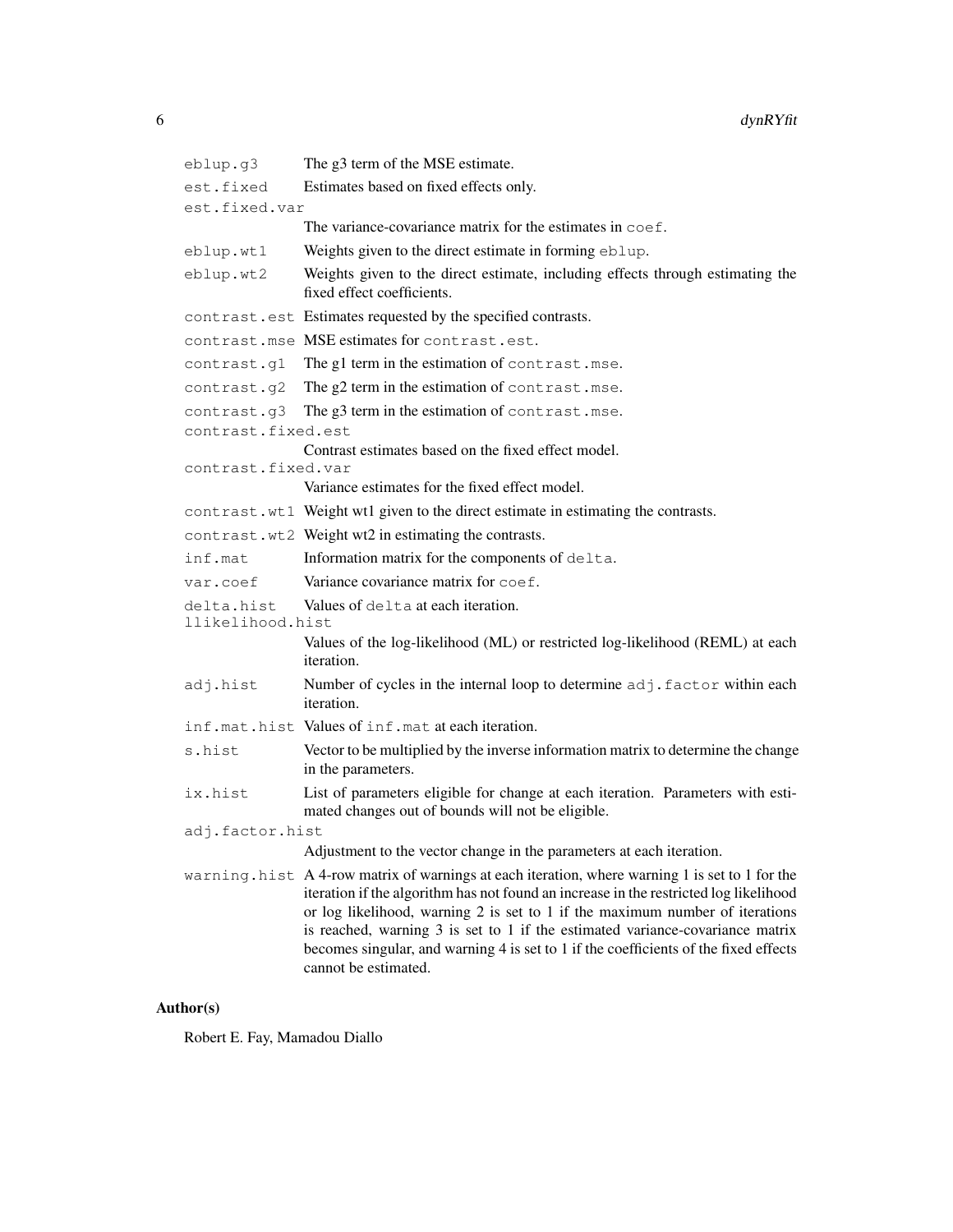# Description

Functions for producing EBLUP small area estimates of the dynamic or Rao-Yu time series models through either ML or REML estimation of the variance components. The functions can fit univariate or multivariate models.

# Usage

```
eblupDyn(formula, D, T, vardir, method = c("REML", "ML"),
        MAXITER = 1000, PRECISION = .1e-05, data,
        max.rho = NULL, dampening = 1, ...)
eblupRY(formula, D, T, vardir, method = c("REML", "ML"),
        MAXITER = 1000, PRECISION = .1e-05, data,
        max.rho = .98, dampening = 0.9, ...)
```

| formula | For a univariate model, a formula for the linear regression relationship be-<br>tween the dependent variable and the independent variable(s). The variables<br>included in formula must have length equal to $D \star T$ and be sorted in ascending<br>order by time within each domain.                                                                                                                                                                                                                                                                                                            |
|---------|-----------------------------------------------------------------------------------------------------------------------------------------------------------------------------------------------------------------------------------------------------------------------------------------------------------------------------------------------------------------------------------------------------------------------------------------------------------------------------------------------------------------------------------------------------------------------------------------------------|
|         | For a multivariate model, a list of formulas, one for each dependent variable.<br>The number of dependent variables, NV, is determined from the length of the<br>list. The dependent variables included in the formulas must each have length<br>equal to $D \star T$ and be sorted in ascending order by time within each component<br>within each domain, which is an extension of the sorting requirement for the<br>univariate model. Further details of the model specification are given under<br>Details.                                                                                    |
| D       | The total number of domains.                                                                                                                                                                                                                                                                                                                                                                                                                                                                                                                                                                        |
| T       | The number of time instances, typically years (constant for all domains).                                                                                                                                                                                                                                                                                                                                                                                                                                                                                                                           |
| vardir  | For the univariate model, the sampling covariance matrix for the direct estimates<br>of the $D \star T$ elements of the dependent variable. The covariance matrix should<br>be in the form of a square matrix with $D \star T$ rows and columns. Non-zero co-<br>variances between domains are not allowed, so the matrix must have a block<br>diagonal form with $D$ blocks, each of which is a square matrix with $T$ rows and<br>columns. Note that within domain, non-zero covariances are allowed over time.<br>Alternatively, vardir can be a list of D covariance matrices, each with T rows |
|         | and columns.                                                                                                                                                                                                                                                                                                                                                                                                                                                                                                                                                                                        |
|         | For the multivariate model, the square covariance matrix for the $D*NV*T$ ele-<br>ments of the dependent variables. The matrix must be in the form of a square<br>matrix with $D*NV*T$ rows and columns. The variances and covariances should                                                                                                                                                                                                                                                                                                                                                       |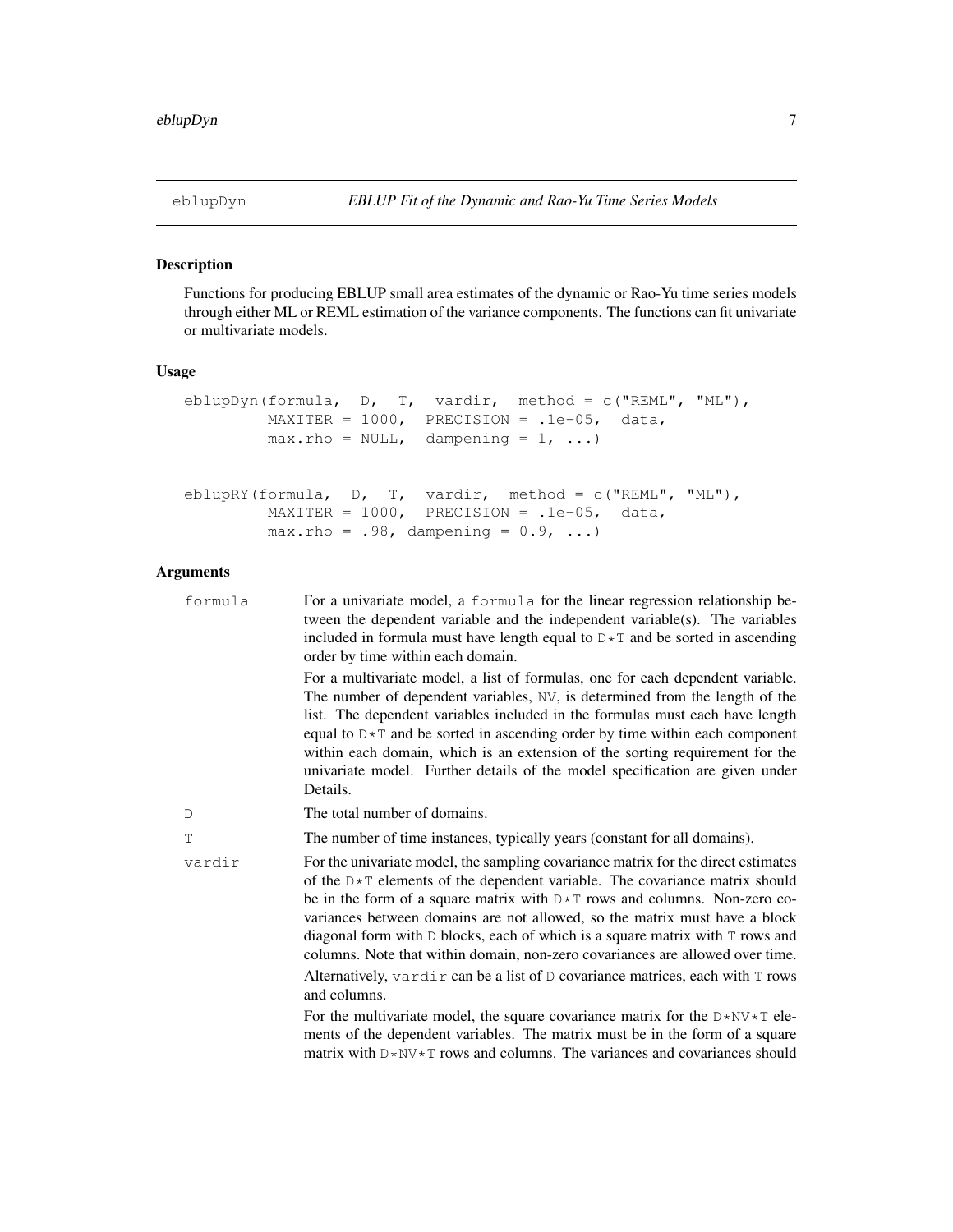|           | be in the sort order of time within dependent variable within domain. Non-zero<br>covariances between domains are not allowed, but non-zero covariances may be<br>present across time and between components.                                                                     |
|-----------|-----------------------------------------------------------------------------------------------------------------------------------------------------------------------------------------------------------------------------------------------------------------------------------|
|           | Alternatively, vardir can be a list of $D$ covariance matrices, each with $N V \star T$<br>rows and columns.                                                                                                                                                                      |
| method    | Whether restricted maximum likelihood REML or maximum likelihood ML should<br>be used.                                                                                                                                                                                            |
| MAXITER   | The maximum number of iterations allowed for the Fisher-scoring algorithm.                                                                                                                                                                                                        |
| PRECISION | The convergence tolerance limit for the Fisher-scoring algorithm.                                                                                                                                                                                                                 |
| data      | An optional data frame containing the variables named in formula. By default<br>the variables are taken from the environment from which eblupDyn is called.<br>Because vardir will be of a different size than the variables in formula,<br>data will not be searched for vardir. |
| max.rho   | If not NULL, the maximum value allowed for rho. Note the different defaults<br>for eblupDyn and eblupRY.                                                                                                                                                                          |
| dampening | A multiplier of the computed update to parameters after iteration 5. A value<br>less than 1 may slow the iterations but lessens the chance of overshooting the<br>optimum choice. The default values were determined experimentally, but may<br>be modified.                      |
|           | Other parameters passed to dynRYfit that affect convergence, provide starting<br>values, or request specific results. The exceptions are $y$ , $X$ , $NV$ , $M$ , $ncolx$ , and<br>model.                                                                                         |

A typical model has the form response ~ terms where response is the (numeric) response vector and terms is a series of terms that specifies a linear predictor for response.

A formula has an implied intercept term. To remove this use either  $y \sim x - 1$  or  $y \sim 0 + x$ . See formula for more details of allowed formulae.

eblupDyn and eblupRY parse formula by calling core R functions to determine X, then calling dynRYfit. As a last step, eblupDyn or eblupRY finalize the list that they return.

The additional parameters passed to dynRYfit may include contrast.matrix, which specifies linear combinations of estimates within domains, such as the sum over dependent variables or moving averages across time. Corresponding MSE estimates are provided for the contrasts.

The argument  $ids$  accepts a data frame with  $D$  rows of domain identifiers. These ids are returned in the list from eblupDyn or eblupRY.

If iter.history is set to TRUE, the returned object will include additional items with values of statistics at each step of the iteration; see dynRYfit for details. The default action is to include the history only if the iterations fail, in which case the history might suggest what went wrong. In the case of convergence, the history is usually not of interest, in which case omitting it reduces the size of the returned object.

MSE estimation for REML for both the Rao-Yu and dynamic models follows the results summarized in Rao and Molina (2015, pp. 98-111). The MSE estimates incorporate g1, g2, and g3 terms. Our simulations show that the REML estimates have somewhat smaller MSEs than the ML estimates, but this is not reflected in the comparison of the estimated MSEs returned by the functions. The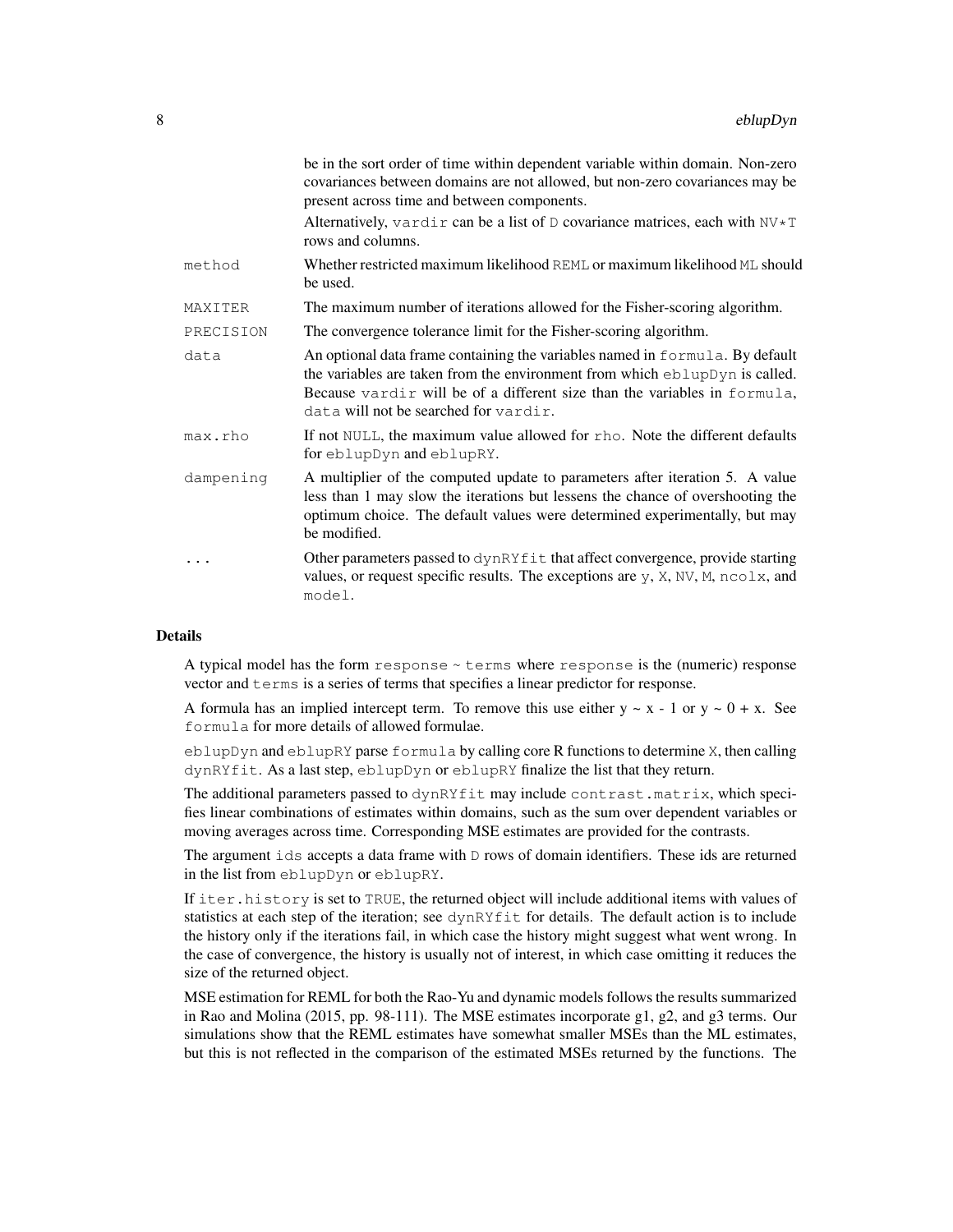#### eblupDyn 99

MSE estimates under REML perform quite well on average. The MSE estimates for ML use the same estimator as for REML, but they are modest underestimates of the true MSE in the same simulations.

# Value

| eblup         | In the univariate case, a vector of length $D \star T$ with the eblup estimates. In the<br>multivariate case, a data frame of D*T rows and NV columns.                                                                                                                                                                                                                                                                                                                                                                                                                                                     |
|---------------|------------------------------------------------------------------------------------------------------------------------------------------------------------------------------------------------------------------------------------------------------------------------------------------------------------------------------------------------------------------------------------------------------------------------------------------------------------------------------------------------------------------------------------------------------------------------------------------------------------|
| fit           | A list summarizing the fit of the model with the following:                                                                                                                                                                                                                                                                                                                                                                                                                                                                                                                                                |
|               | • model: form of the model: T - Dynamic or Rao-Yu; REML or ML.                                                                                                                                                                                                                                                                                                                                                                                                                                                                                                                                             |
|               | • covergence: a logical value indicating whether the convergence crite-<br>rion was met.                                                                                                                                                                                                                                                                                                                                                                                                                                                                                                                   |
|               | • iterations: number of iterations performed by the Fisher-scoring al-<br>gorithm.                                                                                                                                                                                                                                                                                                                                                                                                                                                                                                                         |
|               | • estcoef: a data frame with the estimated model coefficients (beta) in<br>the first column, their asymptotic standard errors (std.error) in the<br>second column, the t statistics (tvalue) in the third column, and the p-<br>values (pvalue) of the significance of each coefficient in last column.<br>• estvarcomp: a data frame with the estimated values of the variances and<br>correlation coefficients in the first column (estimate) and their asymp-<br>totic standard errors in the second column (std.error).<br>· goodness: the log-likelihood and, if REML, the restricted log-likelihood. |
|               |                                                                                                                                                                                                                                                                                                                                                                                                                                                                                                                                                                                                            |
| parm          | A labelled vector with the estimated variance components, correlations, and<br>number of iterations.                                                                                                                                                                                                                                                                                                                                                                                                                                                                                                       |
| coef          | A labelled vector of coefficients of the model or models.                                                                                                                                                                                                                                                                                                                                                                                                                                                                                                                                                  |
| ids           | A data frame with D rows and one or more columns of numeric or character<br>domain identifiers.                                                                                                                                                                                                                                                                                                                                                                                                                                                                                                            |
| delta         | An ordered vector of the variance components, which may be used as starting<br>values for additional iterations, see dynRYfit.                                                                                                                                                                                                                                                                                                                                                                                                                                                                             |
| eblup.mse     | MSE estimates for eblup.                                                                                                                                                                                                                                                                                                                                                                                                                                                                                                                                                                                   |
| eblup.q1      | The g1 term of the MSE estimate.                                                                                                                                                                                                                                                                                                                                                                                                                                                                                                                                                                           |
| eblup.g2      | The g2 term of the MSE estimate.                                                                                                                                                                                                                                                                                                                                                                                                                                                                                                                                                                           |
| eblup.g3      | The g3 term of the MSE estimate.                                                                                                                                                                                                                                                                                                                                                                                                                                                                                                                                                                           |
| est.fixed     | Estimates based on fixed effects only.                                                                                                                                                                                                                                                                                                                                                                                                                                                                                                                                                                     |
| est.fixed.var |                                                                                                                                                                                                                                                                                                                                                                                                                                                                                                                                                                                                            |
|               | The variance-covariance matrix for the estimates in coef.                                                                                                                                                                                                                                                                                                                                                                                                                                                                                                                                                  |
| eblup.wt1     | Weights given to the direct estimate in forming eblup.                                                                                                                                                                                                                                                                                                                                                                                                                                                                                                                                                     |
| eblup.wt2     | Weights given to the direct estimate, including effects through estimating the<br>fixed effect coefficients.                                                                                                                                                                                                                                                                                                                                                                                                                                                                                               |
|               | contrast.est Estimates requested by the specified contrasts.                                                                                                                                                                                                                                                                                                                                                                                                                                                                                                                                               |
|               | contrast.mse MSE estimates for contrast.est.                                                                                                                                                                                                                                                                                                                                                                                                                                                                                                                                                               |
| contrast.gl   | The g1 term in the estimation of contrast.mse.                                                                                                                                                                                                                                                                                                                                                                                                                                                                                                                                                             |
| contrast.g2   | The g2 term in the estimation of contrast.mse.                                                                                                                                                                                                                                                                                                                                                                                                                                                                                                                                                             |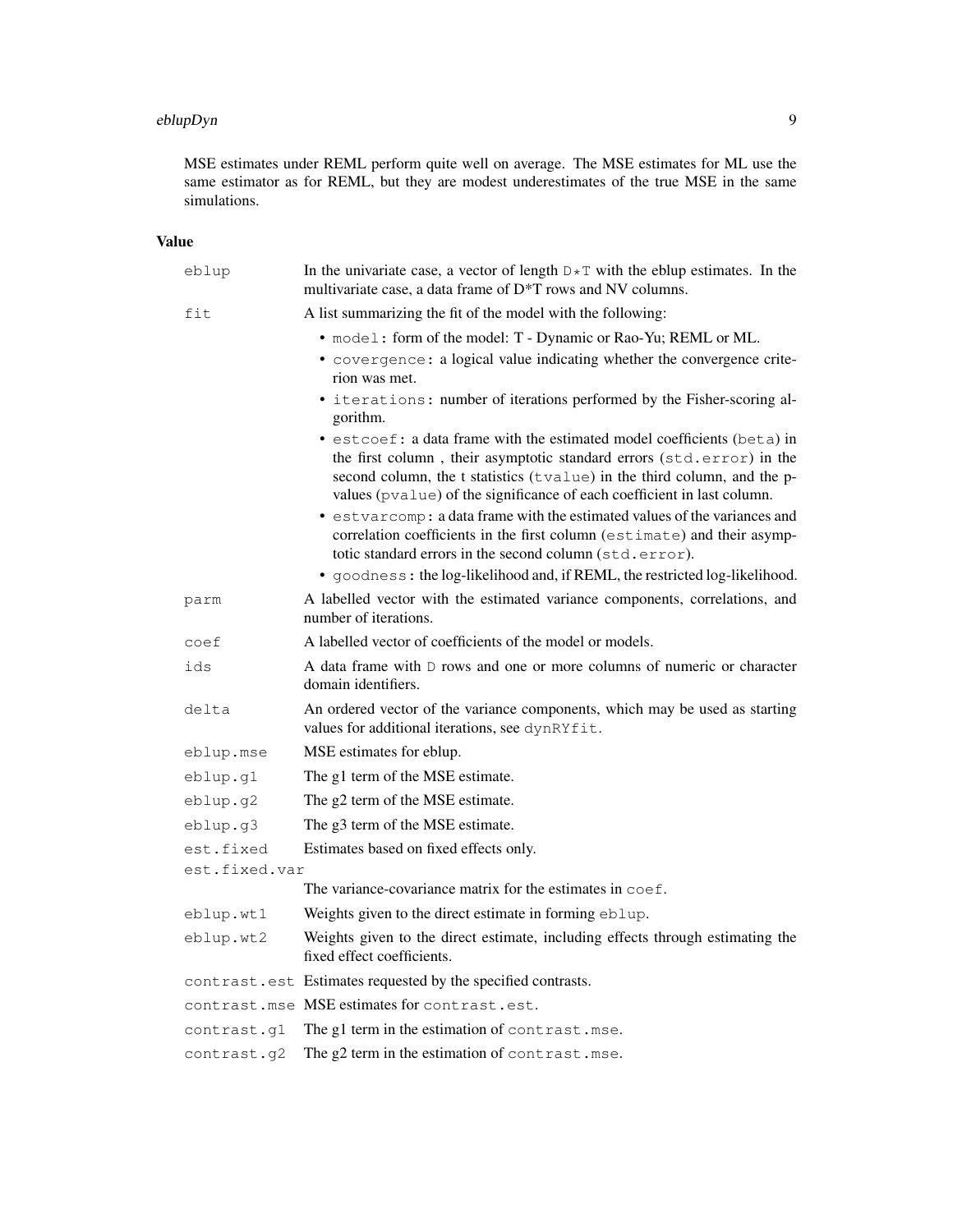|                    | contrast.g3 The g3 term in the estimation of contrast.mse.                        |
|--------------------|-----------------------------------------------------------------------------------|
| contrast.fixed.est |                                                                                   |
|                    | Contrast estimates based on the fixed effect model.                               |
| contrast.fixed.var |                                                                                   |
|                    | Variance estimates for the fixed effect model.                                    |
|                    | contrast.wt1 Weight wt1 given to the direct estimate in estimating the contrasts. |
|                    | contrast.wt2 Weight wt2 in estimating the contrasts.                              |
| inf.mat            | Information matrix for the components of $delta$ .                                |
| var.coef           | Variance covariance matrix for coef.                                              |
| model              | The formula or list of formulas implemented.                                      |

#### Author(s)

Robert E. Fay, Mamadou Diallo

#### References

- Fay, R.E. and Herriot, R.A. (1979). Estimation of income from small places: An application of James-Stein procedures to census data. Journal of the American Statistical Association 74, 269-277.

- Fay, R.E., Planty, M. and Diallo, M.S. (2013). Small area estimates from the National Crime Victimization Survey. Proceedings of the Joint Statistical Meetings. American Statistical Association, pp. 1544-1557.

- Rao, J.N.K. and Molina, I. (2015). Small Area Estimation, 2nd ed. Wiley, Hoboken, NJ.

- Rao, J.N.K. and Yu, M. (1994). Small area estimation by combining time series and cross-sectional data. Canadian Journal of Statistics 22, 511-528.

#### Examples

```
D <- 20 # number of domains
T <- 5 # number of years
set.seed(1)
data <- data.frame(Y= mvrnormSeries(D=D, T=T, rho.dyn=.9, sigma.v.dyn=1,
   sigma.u.dyn=.19, sigma.e=diag(5)), X=rep(1:T, times=D))
result.dyn <- eblupDyn(Y ~ X, D, T, vardir = diag(100), data=data)
result.dyn$fit
require(sae)
data(spacetime) # Load data set from sae package
data(spacetimeprox) # Load proximity matrix
D <- nrow(spacetimeprox) # number of domains
T <- length(unique(spacetime$Time)) # number of time instants
# Fit model ST with AR(1) time effects for each domain
resultST <- eblupSTFH(Y ~ X1 + X2, D, T, Var, spacetimeprox,
                     data=spacetime)
resultT <- eblupDyn(Y ~ X1 + X2, D, T, vardir = diag(spacetime$Var),
                     data=spacetime, ids=spacetime$Area)
resultT.RY \leq eblupRY(Y \sim X1 + X2, D, T, vardir = diag(spacetime$Var),
```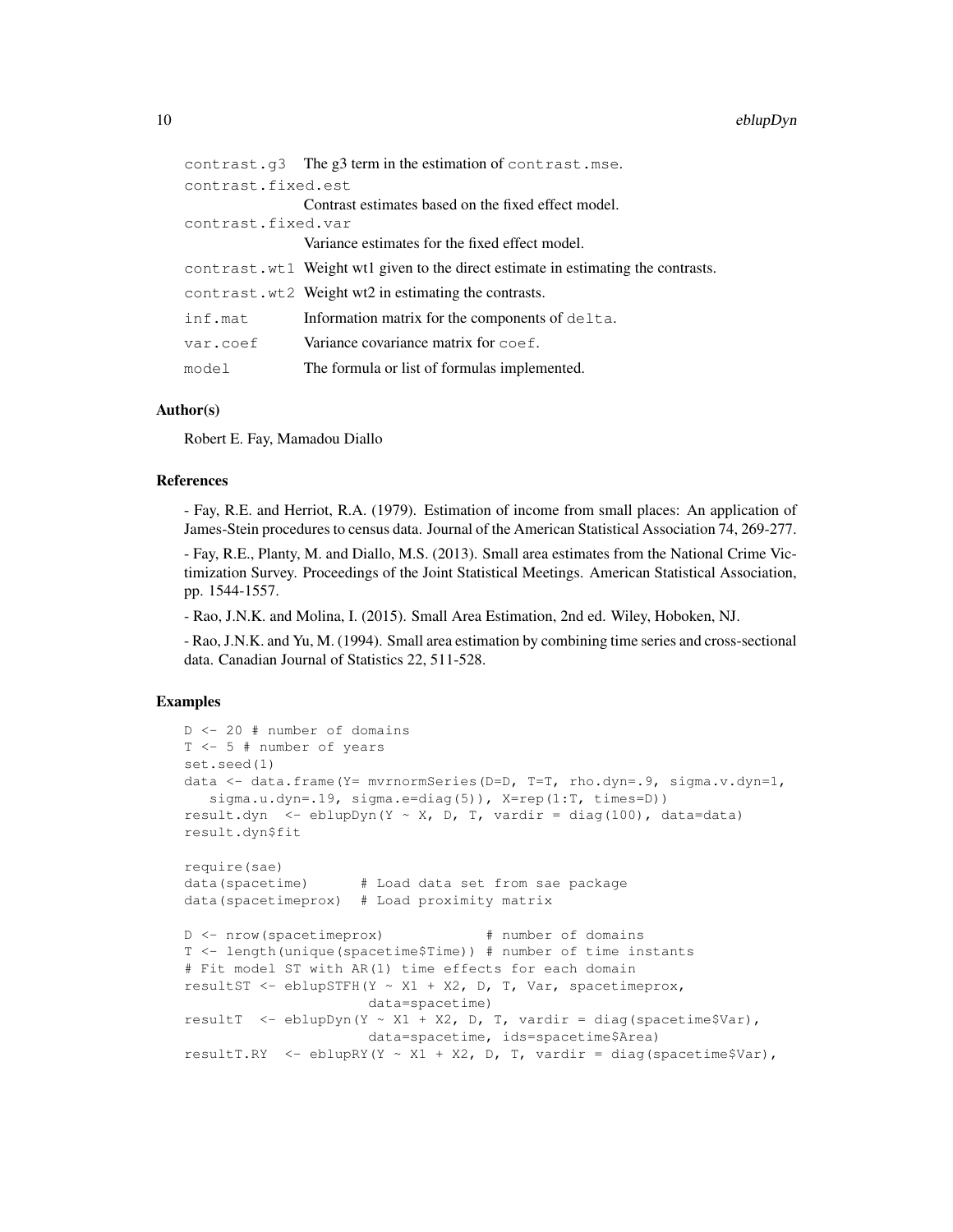# geo\_ratios 11

```
data=spacetime, ids=spacetime$Area)
resultST$fit
resultT$fit
resultT.RY$fit
rowsT <- seq(T, T*D, by=T)
data.frame(Domain=spacetime$Area[rowsT], Y=spacetime$Y[rowsT],
              EBLUP_ST=resultST$eblup[rowsT],
              EBLUB_Dyn=resultT$eblup[rowsT],
              EBLUP_RY=resultT.RY$eblup[rowsT])
```

| qeo ratios | Compute rates or ratios for a set of geographic entities over a set of |
|------------|------------------------------------------------------------------------|
|            | vears                                                                  |

# Description

The function computes rates or ratios by a geographic code and the variable Year. If designvars is specified, the function also returns a data frame with linear substitutes to compute Taylor series variances.

#### Usage

```
geo_ratios(data, geocode, numerators, denominators, geonames,
          new.names, designvars)
```

| data       | A data frame with the required variables, including a variable named Year.                                                                                                                                                                                                                               |
|------------|----------------------------------------------------------------------------------------------------------------------------------------------------------------------------------------------------------------------------------------------------------------------------------------------------------|
| geocode    | A character variable with the name of the geographic variable for which separate<br>estimates are of interest.                                                                                                                                                                                           |
| numerators | A character vector listing the names in data of the numerators of the ratios.                                                                                                                                                                                                                            |
|            | denominators A character vector listing the names in data of the denominators of the ratios.<br>If a single value is given, it will be used for all of the ratios.                                                                                                                                       |
| geonames   | An optional data frame containing geocode and one or more geographic vari-<br>ables, such as names, that will be merged into the results. There should be only<br>one row for each value of geocode.                                                                                                     |
| new.names  | An optional character vector of the same length as numerators naming the<br>resulting ratios. If new names is not specified, the output ratios will have the<br>same names as numerators.                                                                                                                |
| designvars | Optional. If given, a character vector naming one or more survey design vari-<br>ables in data to use in forming linear substitutes for variance calculation of<br>the ratios cross-classified by Year and the variable named by geocode. The<br>vector should not include the geocode variable or Year. |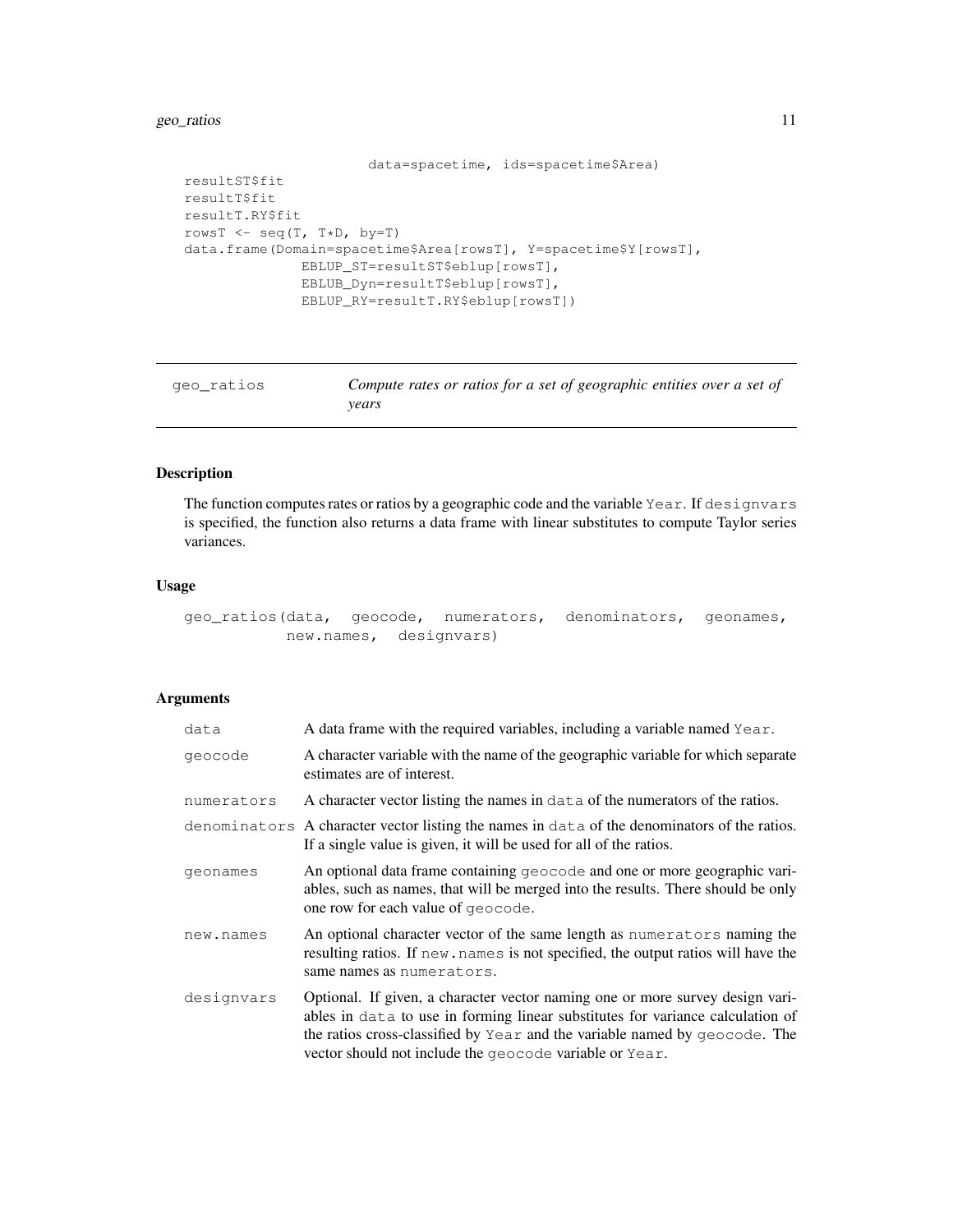For programming simplicity, the function enforces the requirement that names should not be repeated in either numerators or new.names. Names may be repeated in denominators.

Rather than a typical survey file, the function expects the data frame data to contain weighted estimates for each analytic variable. As a simple example, to find the variance of the weighted mean of y with weights w, data should contain w and  $y \star w$ . For convenience, the weighted estimates can still be assigned their original names in data, such as y. In this case,

 $numerators = y$ , denominators=w

would create the appropriate linear substitutes for the variance of the weighted mean.

This design of the function allows complex possibilities, such as estimating the variance of a rate where the numerator is based on one weight and the denominator is based on another. For example, estimation for the National Crime Victimization Survey requires this capability.

#### Value

If designvars is not specified, a named list with one element, a data frame containing the ratios sorted by geocode and Year.

If designvars is specified, a second element is added to the list, a data frame giving the totals of the linear substitutes by Year, geocode, and designvars. The elements of the list are named estimates and linear.subs.

#### Author(s)

Robert E. Fay

#### References

- Woodruff, R.S. (1971). A simple method for approximating the variance of a complex estimate. Journal of the American Statistical Association 66, 411-414.

# See Also

vcovgen

#### Examples

```
require(survey)
require(MASS)
D <- 20 # number of domains
T <- 5 # number of years
samp <- 16 # number of sample cases per domain
set.seed(1)
# use conditional.mean=TRUE to generate true small area values
# without sampling error
Y.list <- mvrnormSeries(D=D, T=T, rho.dyn=.9, sigma.v.dyn=1,
   sigma.u.dyn=.19, sigma.e=diag(5), conditional.mean=TRUE)
# generate sampling errors
e \leftarrow \text{rnorm}(\text{samp } \star \text{ T } \star \text{ D}, \text{mean=0}, \text{ sd=4})
```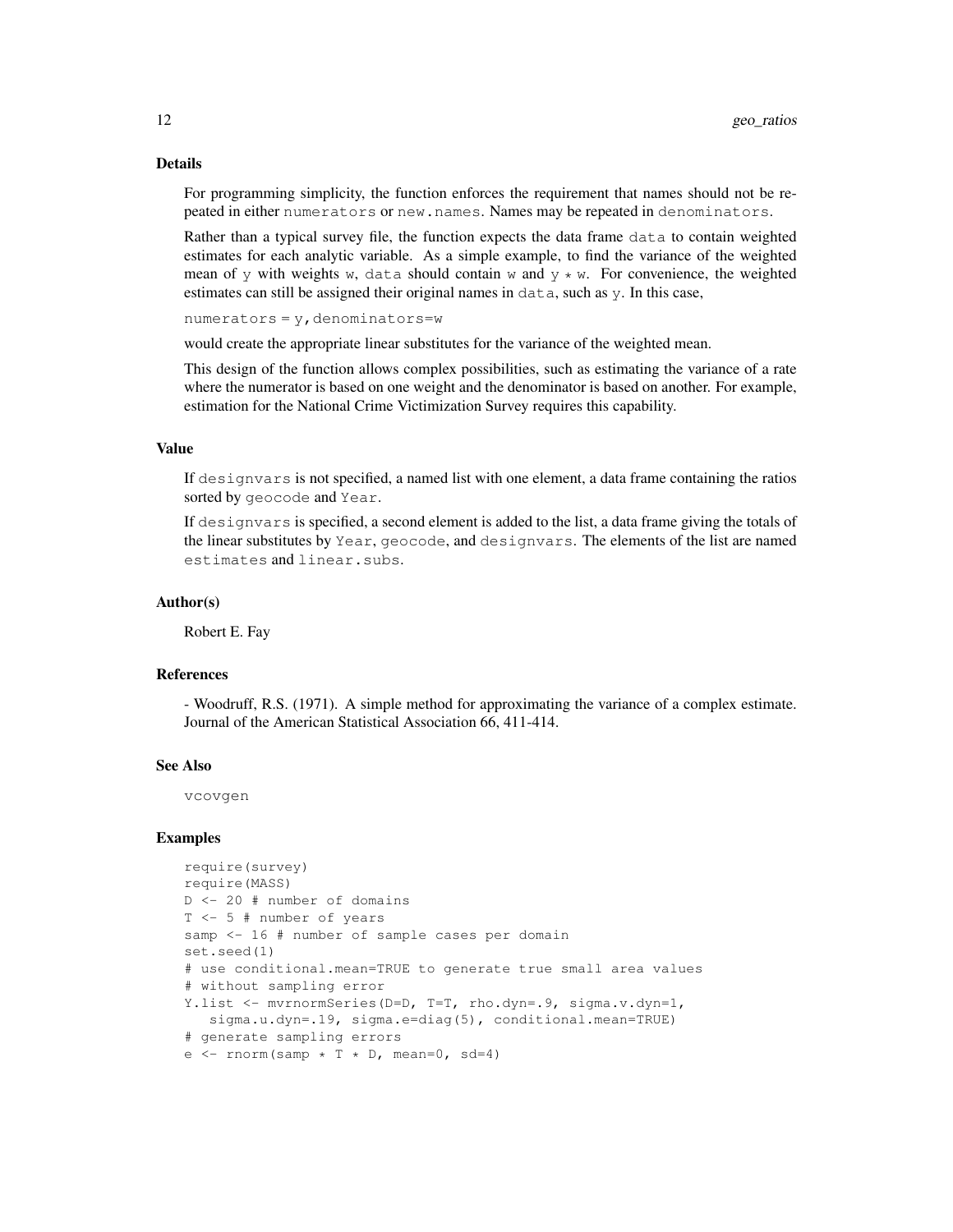# mvrnormSeries 13

```
Y \leftarrow Y.list[2]] + tapply(e, rep(1:100, each=16), mean)
data <- data.frame(Y=Y, X=rep(1:T, times=D))
# model fit with the true sampling variances
result.dyn <- eblupDyn(Y ~ X, D, T, vardir = diag(100), data=data)
# individual level observations consistent with Y
Y2 \leftarrow rep(Yulist[[2]], each=16) + edata2 <- data.frame(Y=Y2, X=rep(rep(1:T, each=samp), times=D),
                   Year=rep(rep(1:T, each=samp), times=D),
                   weight=rep(1, times=samp*T*D),
                   d=rep(1:D, each=samp*T),
                   strata=rep(1:(D*T), each=samp),
                   ids=1:(D*T*samp))# geo_ratios with designvars specified
geo.results <- geo_ratios(data2, geocode="d", numerators="Y",
                          denominators="weight",
                          designvars=c("strata", "ids"))
# illustrative check
max(abs(geo.results[[1]]$Y - Y))
vcov.list <- vcovgen(geo.results[[2]], year.list=1:5, geocode="d",
      designvars=c("strata", "ids"))
vcov.list[[1]]
# model fitted with directly estimated variance-covariances
result2.dyn <- eblupDyn(Y ~ X, D, T, vardir=vcov.list, data=data)
cor(result.dyn$eblup, result2.dyn$eblup)
```
mvrnormSeries *Generate data under the Dynamic or Rao-Yu Time Series Models*

#### Description

Function to generate data under a Rao-Yu time series model, a dynamic model, or a mixture of both. The function can produce either univariate or multivariate observations. All components of the returned random variable have unconditional mean zero. The function calls mvrnorm in MASS.

#### Usage

```
mvrnormSeries(NV=1, D, T, sigma.e,
  rho.dyn, sigma.v.dyn, sigma.u.dyn, rho.u.dyn,
  rho.RY, sigma.v.RY, sigma.u.RY, rho.u.RY, tol=1e-6,
  conditional.mean=FALSE)
```

| ΝV | The number of variables.                                 |
|----|----------------------------------------------------------|
|    | The number of domains.                                   |
| Т  | The number of time instances (constant for all domains). |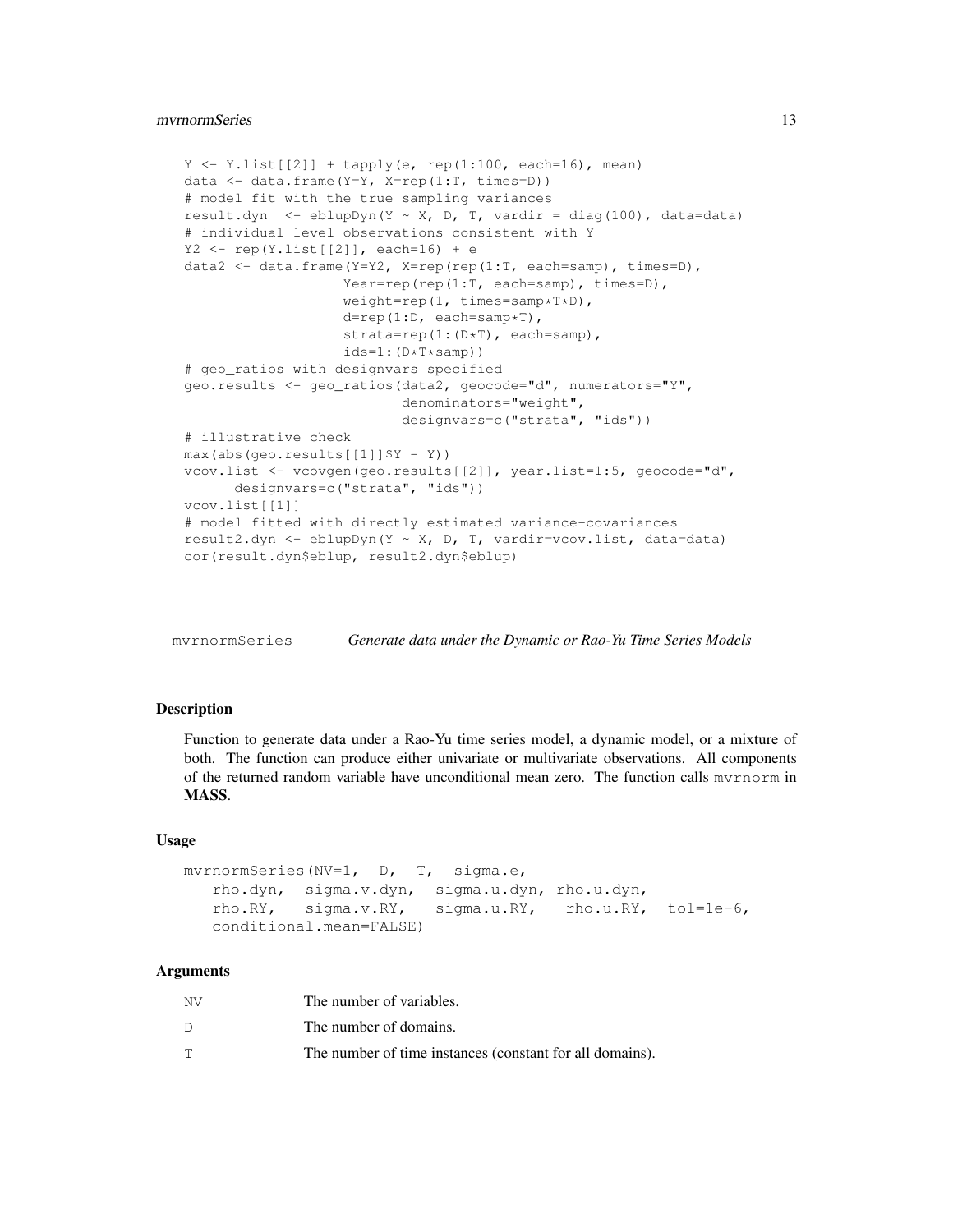| sigma.e          | The covariance matrix for the variation due to sampling, specified either as a<br>single square matrix with $N\vee\overline{r}$ rows and columns, or as a list of $D$ matrices,<br>each with NV*T rows and columns. The rows should vary over T more quickly<br>than over NV. Sampling covariances between domains are assumed to be zero. |
|------------------|--------------------------------------------------------------------------------------------------------------------------------------------------------------------------------------------------------------------------------------------------------------------------------------------------------------------------------------------|
| rho.dyn          | The temporal correlation parameter in the dynamic model. This parameter is not<br>a true correlation, however, and it may exceed 1.                                                                                                                                                                                                        |
| sigma.v.dyn      | A vector of length NV with the v (nu) component of the variance under the<br>dynamic model. This component measures the variance of the random effect at<br>the beginning of the series.                                                                                                                                                   |
| sigma.u.dyn      | A vector of length NV with the u component of the variance under the dynamic<br>model.                                                                                                                                                                                                                                                     |
| rho.u.dyn        | For $NV>1$ , the cross-sectional correlation(s) under the model. The vector should<br>specify $(NV * (NV-1))$ /2 correlations, in lower triangular form. For example,<br>for $NV=3$ , the correlations should be specified in the order $(2,1)$ , $(3,1)$ , $(3,2)$ .                                                                      |
| rho.RY           | The temporal correlation parameter in the Rao-Yu model. This is a true correla-<br>tion, unlike the parameter in the dynamic model.                                                                                                                                                                                                        |
| sigma.v.RY       | A vector of length NV with the v (nu) component of the variance under the Rao-<br>Yu model. This component reflects a constant random effect for each domain<br>unchanging over time.                                                                                                                                                      |
| sigma.u.RY       | A vector of length NV with the u component of the variance under the Rao-Yu<br>model.                                                                                                                                                                                                                                                      |
| rho.u.RY         | For NV>1, the cross-sectional correlation under the model. The vector should<br>specify $(NV * (NV-1))$ / 2 correlations, in lower triangular form. For example,<br>for $NV=3$ , the correlations should be specified in the order $(2,1)$ , $(3,1)$ , $(3,2)$ .                                                                           |
| tol              | A tolerance parameter used by mvrnorm in MASS to determine if the covari-<br>ance matrix is non-singular.                                                                                                                                                                                                                                  |
| conditional.mean |                                                                                                                                                                                                                                                                                                                                            |
|                  | $\mathbf{T} \mathbf{C}$ and $\mathbf{C}$ and $\mathbf{C}$ and $\mathbf{C}$ and $\mathbf{C}$ and $\mathbf{C}$ and $\mathbf{C}$ and $\mathbf{C}$ and $\mathbf{C}$ and $\mathbf{C}$ and $\mathbf{C}$ and $\mathbf{C}$ and $\mathbf{C}$                                                                                                        |

If true, the function will also return the generated values of the random effects.

# Details

The function assembles the covariance matrix from the covariance matrix under the dynamic model (if specified), the Rao-Yu model (if specified) and a required sampling covariance matrix.

# Value

If conditional.mean=FALSE, then for NV=1, a multivariate normal random vector with mean zero and length  $D*T$ . For  $NV>1$ , a matrix with  $D*T$  rows and NV columns.

If conditional.mean=TRUE, a list with the first element as above and a second element that is the sum of the random effects without the sampling error. Simulation studies can evaluate the small area estimates using the first element of the list as input against the second element of the list, which is the target of the small area estimation.

# Author(s)

Robert E. Fay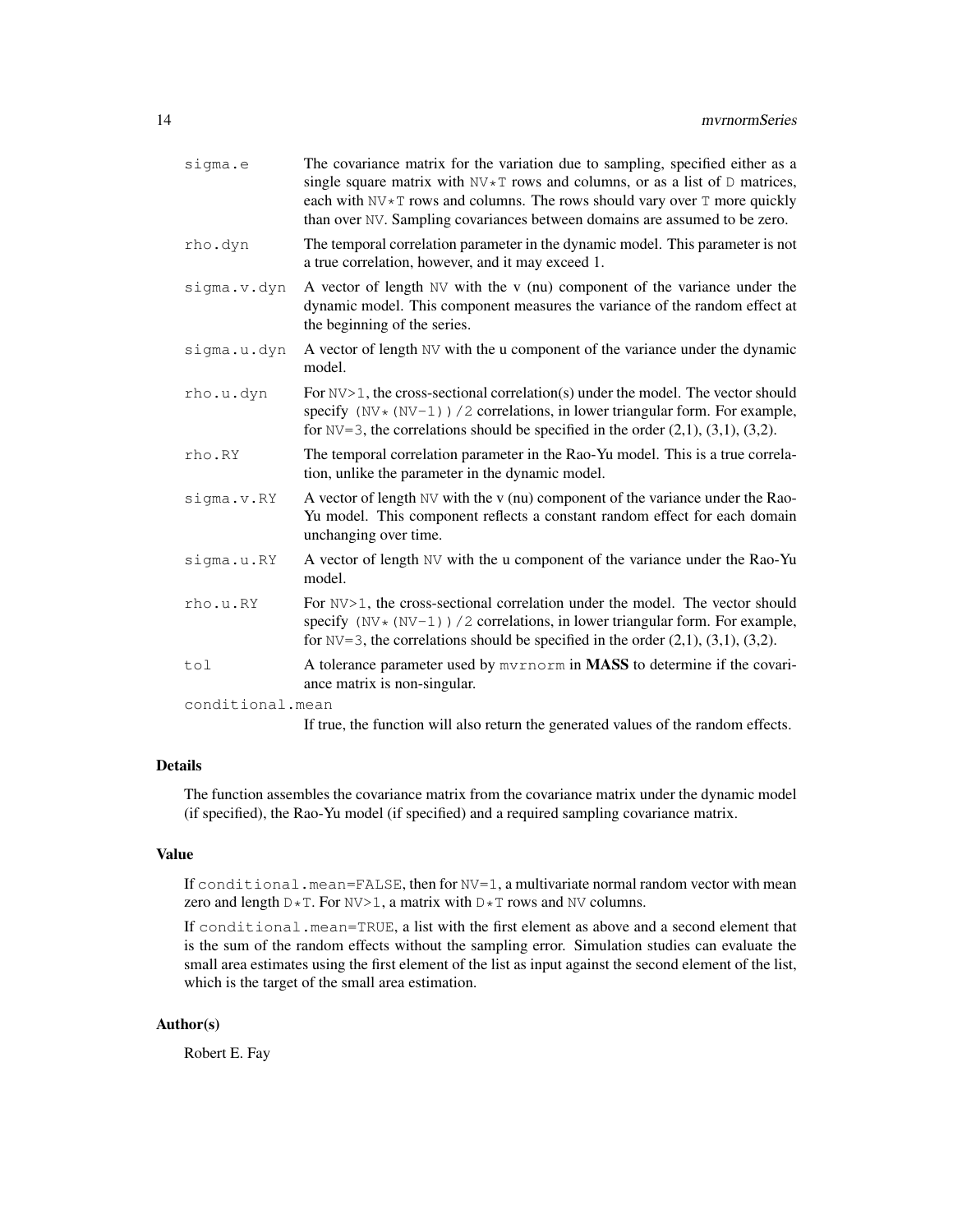#### vcovgen and the state of the state of the state of the state of the state of the state of the state of the state of the state of the state of the state of the state of the state of the state of the state of the state of th

# See Also

mvrnorm

#### Examples

```
set.seed(7)
mvrnormSeries(D=2, T=5, sigma.e=diag(5), rho.dyn=.8,
    sigma.v.dyn=2, sigma.u.dyn=.72, conditional.mean=TRUE)
mvrnormSeries(NV=2, D=2, T=5, sigma.e=diag(10), rho.dyn=.8,
    sigma.v.dyn=2, sigma.u.dyn=.72, rho.u.dyn=.8)
```
vcovgen *Estimate variance/covariance matrices using linear substitutes*

# Description

The function computes estimates of variance/covariance matrices for sampling with replacement at the first stage from a stratified sample, using the linear substitutes produced by geo\_ratios. The function produces a list of estimated covariance matrices corresponding the geographic areas identified by geocode.

#### Usage

```
vcovgen(linear.subs, year.list, geocode, designvars)
```
# Arguments

| linear.subs | A data frame with linear substitutes for each Y variable, $Year$ , and the variables                           |
|-------------|----------------------------------------------------------------------------------------------------------------|
|             | with the names given by geocode and designvars.                                                                |
| year.list   | A character or numeric vector of the years to include.                                                         |
| geocode     | A character variable with the name of the geographic variable for which separate<br>estimates are of interest. |
| designvars  | A character vector of length 2, naming the strata and first-stage units.                                       |

# Details

The function reformats the second element of the list output from  $q \neq 0$  ratios in order to estimate covariances across time for each separate geographic area identified by the variable with the name indicated by geocode. It then calls functions from the **survey** package to estimate covariances.

See the example in geo\_ratios.

#### Value

A list of estimated covariance matrices, sorted by the geographic names. The list may be used by eblupDyn or eblupRY, although many applications require the estimated variance/covariance matrices to be smoothed.